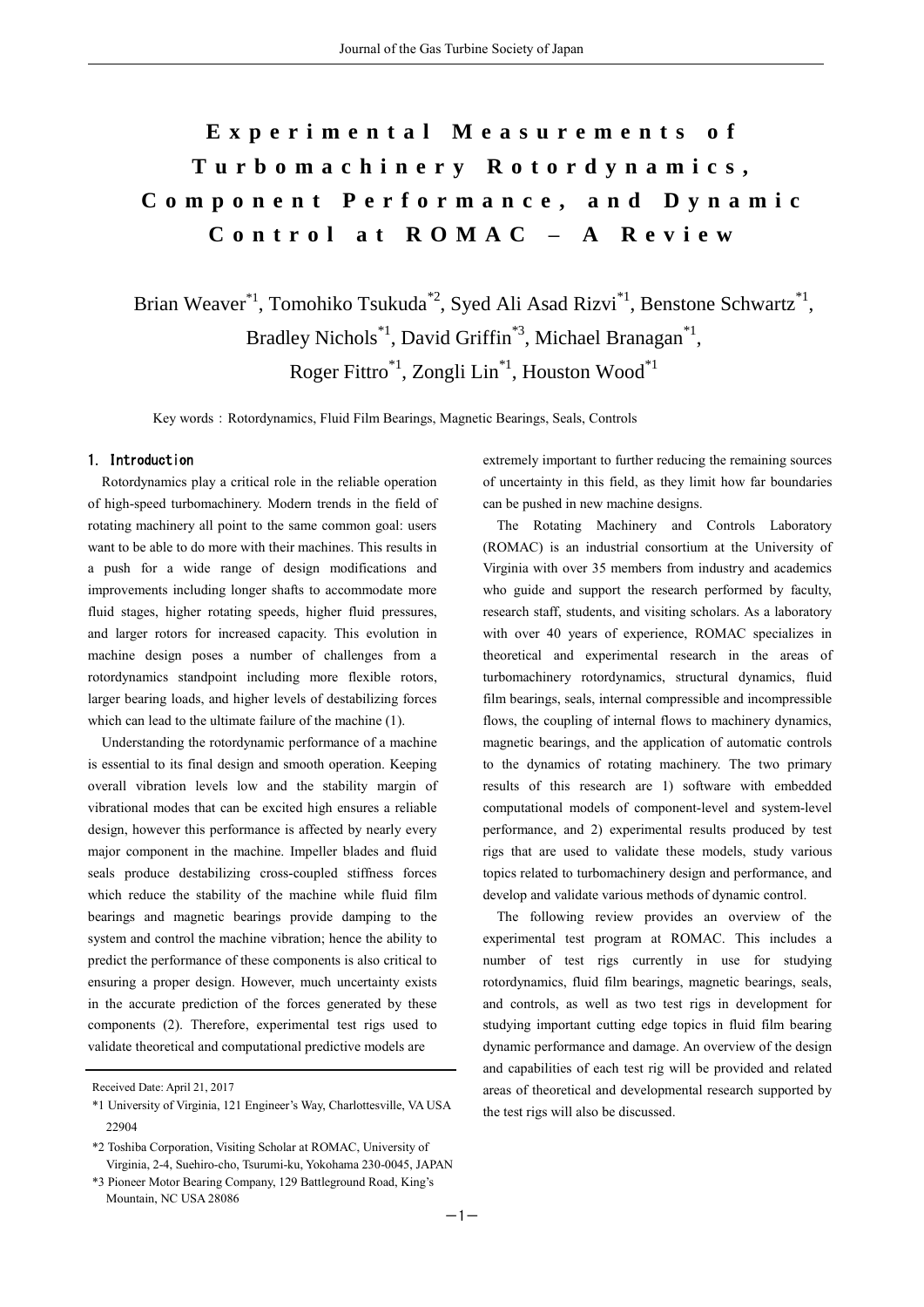## 2. Operational Test Rigs

### 2.1 Stability Test Rig

The ROMAC stability test rig was originally designed to measure the rotor stability of an industrial-like machine under various operating conditions. The test rig, as depicted in Figure 1, consists of a 1.55 m long flexible rotor with a 90 mm mid-span diameter and is capable of supercritical operation up to 12,000 rpm. Three mid-span disks with a 152 mm outer diameter provide lumped mass and inertia effects similar to those produced by the blades of a compressor or turbine stage. The test rig contains three magnetic actuators. Two of the actuators, labeled AMB 1 and AMB 2, are located between the supporting tilting-pad bearings and are used to impart either static or dynamic loads on the rotor. The third actuator, labeled Shaker, is used to perturb the shaft for system characteristic identification purposes. A 7.5 kW, three-phase induction motor drives the shaft and is controlled through a variable frequency drive (VFD).



Fig. 1 Stability test rig layout (4)

The rotor is supported by two tilting-pad bearings, illustrated schematically in Figure 2, with an axial length of 52 mm, a nominal diameter of 70 mm, and a between-bearing span of 1.22 m. Each bearing consists of five pads positioned on ball-in-socket pivots within a vintage flooded, pressurized housing with oil inlet nozzles - the operating principles of which are described in detail by Nicholas (3). Two sets of pads of preloads 0.1 and 0.3 are available for the bearings and can be positioned either in a load-between-pad or load-on-pad configuration. Bearing pad Babbitt temperatures are measured using T-type thermocouples at various circumferential locations. Shaft vibrations near the bearings are measured in two orthogonal directions by Bently Nevada 7200 series proximity sensors mounted on the bearing housings.

The stability test rig was initially used to measure damped natural frequencies and damping ratios of the system as a function of applied, destabilizing cross-coupled forces. The main objectives of the study were to evaluate techniques for accurately measuring a rotor system's damped eigenvalues and to provide data for comparison with stability predictions from available analytical models. During these tests, the two mid-span actuators were used to provide varying levels of dynamic cross-coupled force. Steady-state bearing

performance indicators such as pad temperatures and shaft centerline position were also measured. A time-domain, multiple output, backward autoregression technique was found to most accurately identify the modal parameters of interest. After comparison with analytical stability models, it was concluded that full bearing coefficients produce more accurate results than synchronously reduced coefficients in rotor systems supported by tilting-pad bearings. More details on the experimental methods and results of this study, as well as the test rig, can be found in Cloud (4).



Fig. 2 Stability test rig test bearing

Subsequent studies performed on the stability test rig looked at the effects of reduced oil supply flow rate on both steady-state bearing performance and system stability. Damped natural frequencies and damping ratios were measured under various speed and bearing specific load conditions while systematically reducing the oil supply flow rate to the supporting bearings. During these tests, the Shaker was used to perform planar sine-sweep excitations of the rotor and a single-input, multiple-output (SIMO) frequency domain technique was used to identify the modal parameters. As in the previous study, steady-state bearing performance indicators were also measured. Experimental results were compared to analytical models containing starved flow bearing models. It was concluded that under the conditions tested, one or more of the bearing pads experienced starvation that was accurately captured by the starved bearing models. Results of these studies as they pertain to an observed, severe subsynchronous vibration peak, as shown by the waterfall plot in Figure 3, can be found in Nichols (5).

#### 2.2 Flexible Rotor AMB Test Rig

With an ever increasing demand for higher operating speeds of rotating machinery under extreme operating conditions, active magnetic bearings (AMBs) have paved their way for advancing from laboratory research to a wide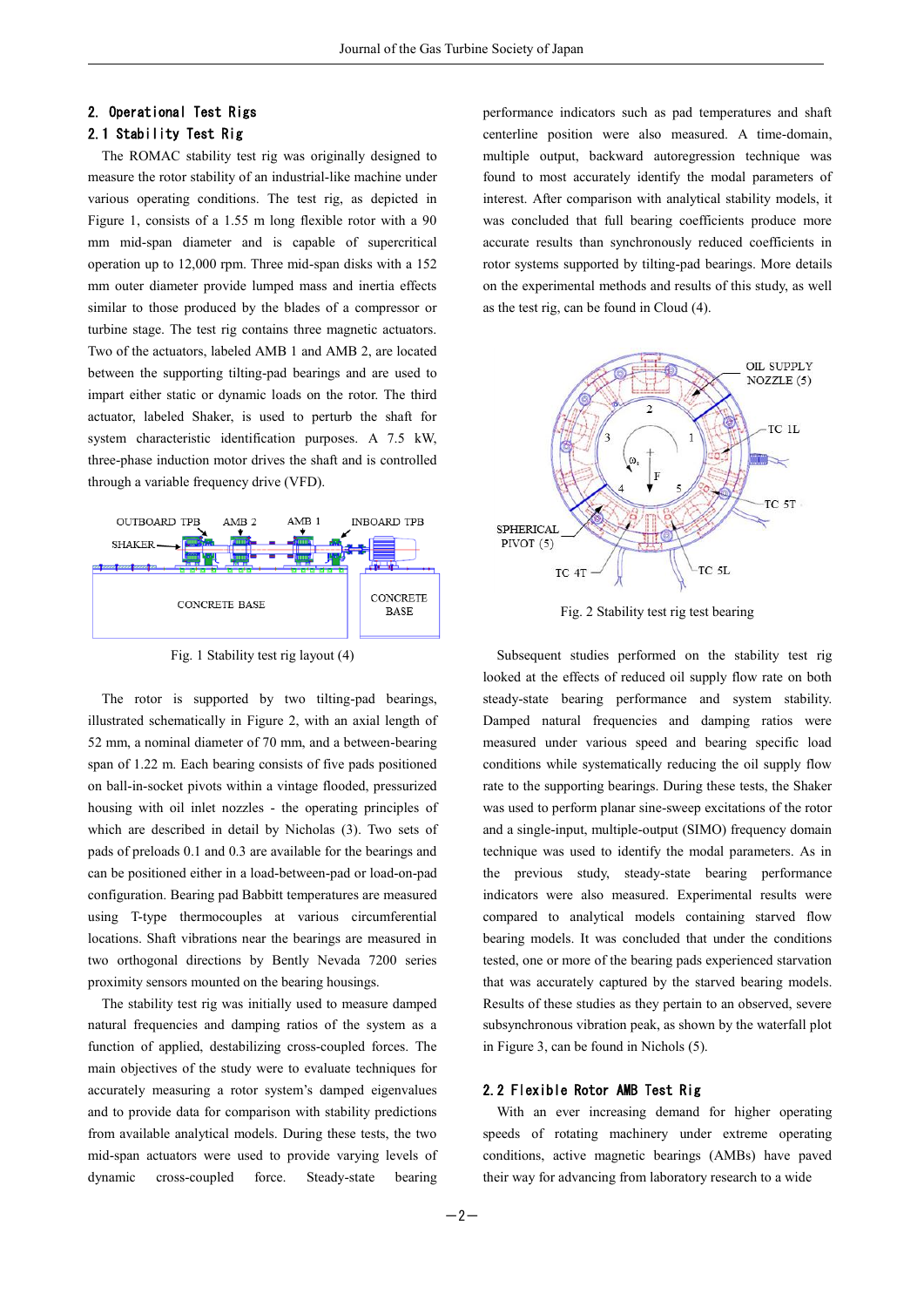

Fig. 3 Waterfall plot with subsynchronous vibration (5)

horizon of rotating machinery applications owing to their contactless operation and very low maintenance costs. Applications such as compressors, machine tool spindles, artificial heart pumps, and energy storage flywheels have successfully utilized AMBs to meet the challenges associated with conventional bearings. Their ability to actively exert forces on the rotor enables AMBs to directly control the rotordynamics and to counteract the destabilizing forces acting on the rotor. Aerodynamic cross-coupling forces are one of the most notable destabilizing forces in compressors, which arise near the locations of impellers and liquid or gas seals and are caused by the fluid-structure interaction occurring in small rotor-stator clearances. Furthermore, typical industrial centrifugal compressors operate at speeds above their first bending mode, which requires modeling the rotor as a flexible structure and makes the rotor AMB control design even more challenging. Additional complexity arises from the speed dependent gyroscopic phenomenon inherent in these applications, which contributes further to the uncertainties. To meet these challenges, a flexible rotor AMB test rig (Fig. 4) has been developed in ROMAC that emulates a small industrial centrifugal compressor in the presence of destabilizing forces and parametric uncertainties in order to design and test robust control schemes that improve the performance of AMB systems it emulates.

The ROMAC flexible rotor AMB test rig is an AMB supported system designed for a maximum operating speed of 15,000 rpm with a static load capacity of 2,900 N. It consists of a flexible rotor with a length of 1.23 m and a mass of 44.9 kg. The first bending mode of this rotor occurs at approximately 13,440 rpm (224 Hz), which lies within the operating range of the test rig. The rotor is levitated by two radial support AMBs located at the driven end and the non-driven end. Two exciter AMBs are placed at the mid-span and quarter-span locations and are used to excite the destabilizing aerodynamic cross-coupled forces typical of impellers and seals at these locations. Four laminated journals

are mounted on the support and exciter AMBs. Two discs are also located on the rotor that impart gyroscopic characteristics to the rotor by mimicking the inertia of an impeller arrangement. Auxiliary bearings are mounted along with the support AMBs, which provide backup support to the rotor in case of failure of the support magnetic bearings. Four power amplifiers are used for the control of each AMB. The motor drive system consists of a 3.7 kW variable frequency drive capable of operating the motor up to a maximum speed of 18,000 RPM. For control and instrumentation, the test rig is equipped with a high performance TI C6713B DSP capable of executing advanced control algorithms at rates up to 12 kHz. Eddy current sensors are mounted along each AMB to measure the rotor radial displacements. Sixteen channel 16-bit resolution ADCs and DACs are interfaced with the DSP for data acquisition from the sensors and for generating control signals for the AMBs.

The rotor is modeled by using the finite element modeling technique and model validation has been performed experimentally as shown in Figure 5. Modern control techniques such as μ-synthesis (6) and adaptive control (7) have been successfully implemented on this rig, and which are able to meet industry prescribed performance specifications. The test rig has also been used to emulate the operation of an energy storage flywheel system (8). The flexible rotor AMB test rig serves as an excellent platform for more advanced control research directed towards improving the performance of rotor AMB systems.



Fig. 4 A photograph of the flexible rotor AMB test rig: (A) Flexible rotor, (B1 and B2) Gyroscopic discs, (C1) Radial support AMB at the non-driven end, (C2) Radial support AMB at the driven end, (D1) Exciter AMB at mid-span location, (D2) Exciter AMB at quarter-span location, (E) VFD motor drive, (F) Signal conditioning and amplifiers rack, and (G) DSP and Control PC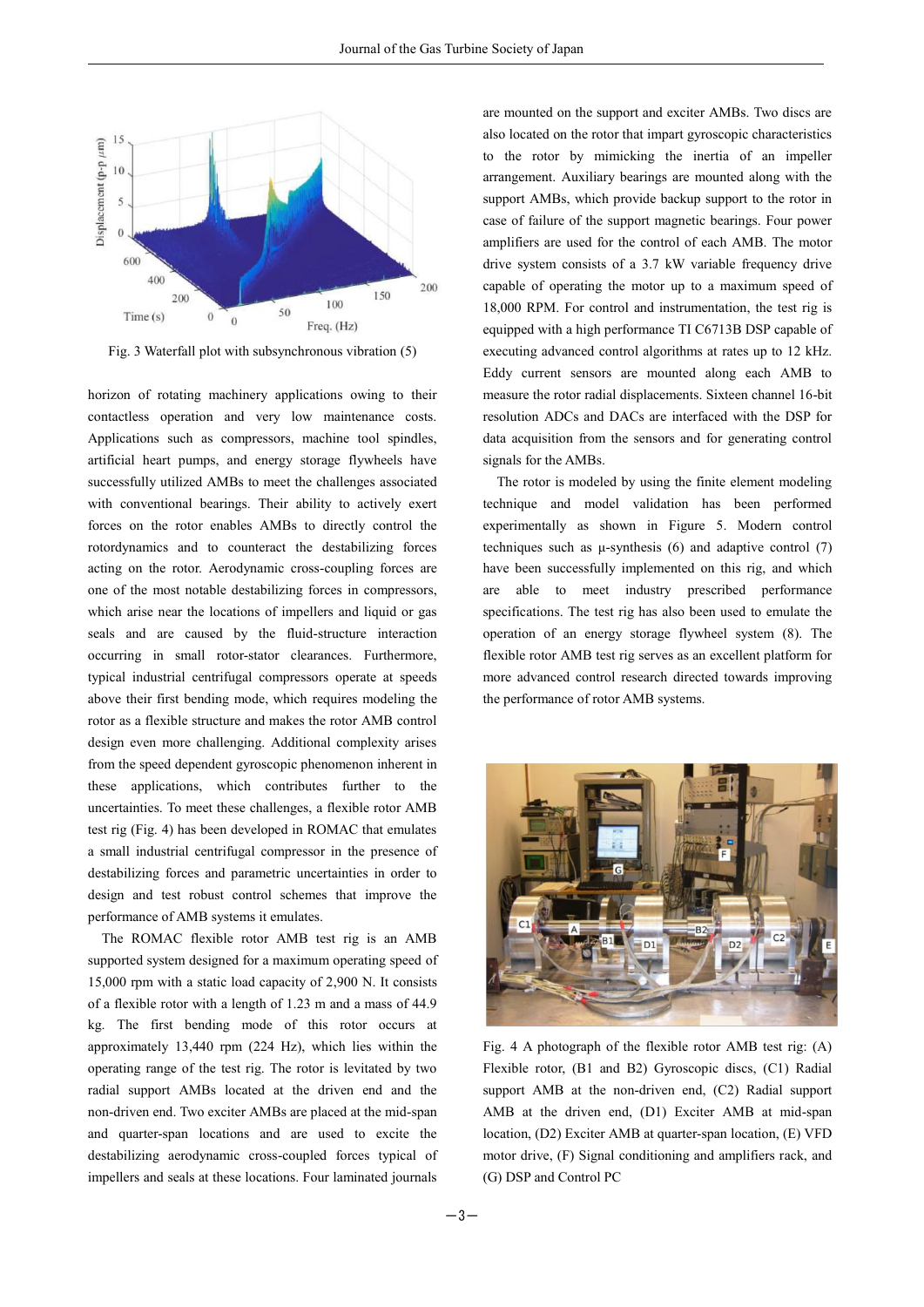

Fig. 5 Bode plot of one of the control DOFs of the flexible rotor AMB test rig: FEM model versus experimental data

#### 2.3 Compressor Surge Control Test Rig

Compressor surge is an undesirable phenomenon inherent in centrifugal compressors which is caused by the flow instabilities occurring at low flow rates. This deleterious effect has the potential to destabilize the compression system and cause permanent damage to the system. Conventional methods, such as flow recycling, prevent this phenomenon from occurring by shifting the operating point of the compression system away from the surge region. These preventative methods, although effective, are not very efficient as they limit the operating range of the compressor. An interesting application of AMBs in compressors, besides controlling the rotordynamics, is to actively control the surge phenomenon. The idea behind AMB-based surge control is to use the thrust active magnetic bearing to control the flow instabilities by modulating the impeller tip clearance in the centrifugal compressor. This technique enables one to reliably and efficiently operate the compressor in a wider operating range as compared to existing surge control methods. In order to realize these ideas, an industrial size compressor surge control test rig has been developed in ROMAC with the support of ROMAC industrial partners.

The compressor surge control test rig is equipped with a single-stage, unshrouded centrifugal compressor rated at 55 kW power with a maximum operating speed of 23,000 rpm, designed for an inlet flowrate of 41,060 L/min and a pressure ratio of 1.7. The rotor of this system is designed as a rigid body with a length of 0.517 m and a mass of 27 kg. Two radial support AMBs, installed at the motor end and the compressor end, levitate the rotor. An essential part of this test rig is the thrust or axial AMB that serves as an actuator for controlling the impeller tip clearance. The resulting control system is a 5-DOF system with two control axes for each radial AMB and one control axis for the thrust AMB. Auxiliary AMBs are also installed to provide backup support in case of failure of these AMBs. The compressor is driven by a 125 kW induction motor drive with a rated maximum speed of 30,000 rpm. The instrumentation portion of this test rig is comparable to that found in a typical industrial compressor setup with a variety of sensors that are installed to measure pressure, mass flow rate, and temperature of the gas flow throughout the compression system. Two pairs of differential variable reluctance displacement sensors are installed along each radial AMB to measure the radial displacement, while two Eddy current-type displacement sensors are mounted with the thrust AMB to measure the axial displacement. Ten power amplifiers are used to provide the required currents to drive the radial and thrust AMBs. A network of modular ducting system with inlet and exhaust piping is installed along with throttle valves to control the flow rate throughout the compression system. The control algorithm is implemented on a real-time RT Linux based PC with an execution rate of 5 kHz. The real-time measurements of the rotor displacement and plenum pressure rise are acquired using an eight channel 16-bit ADC board installed in the control PC. A sixteen channel 12-bit DAC board is used to generate control signals for AMBs driven by the power amplifiers. An additional LabVIEW monitoring PC is installed that provides sensor measurements at different locations of the piping system.

The assembly of the test rig is shown in Figure 6. Finite element modeling techniques were employed to model the rotor and experimental testing was conducted. An H-infinity control algorithm (9) has been successfully implemented on this test rig for the control of surge, and as can be seen in Figure 7, excellent surge control performance capabilities have been experimentally validated. Upgrades to the control and data acquisition hardware of this test rig are currently underway in order to help enable the investigation of more advanced control techniques for improving the performance of AMB-based compressor systems.

#### 2.4 Seal Test Rig

Understanding the performance of fluid seals in turbomachinery is critical to the design of these machines as seals are a significant source of leakage and efficiency losses while also producing destabilizing forces in the system. The seal test rig (Fig. 8) was designed to perform experimental measurements of annular fluid seal performance for a wide range of seal designs, fluid pressures, rotating speeds, and fluid environments including gases, liquids, and multi-phase mixtures. A ball bearing-supported rotor of 50.8 cm in length and 5.08 cm in diameter is driven by a 13.4 kW spindle motor with rotating speeds up to 15,000 rpm controlled by a variable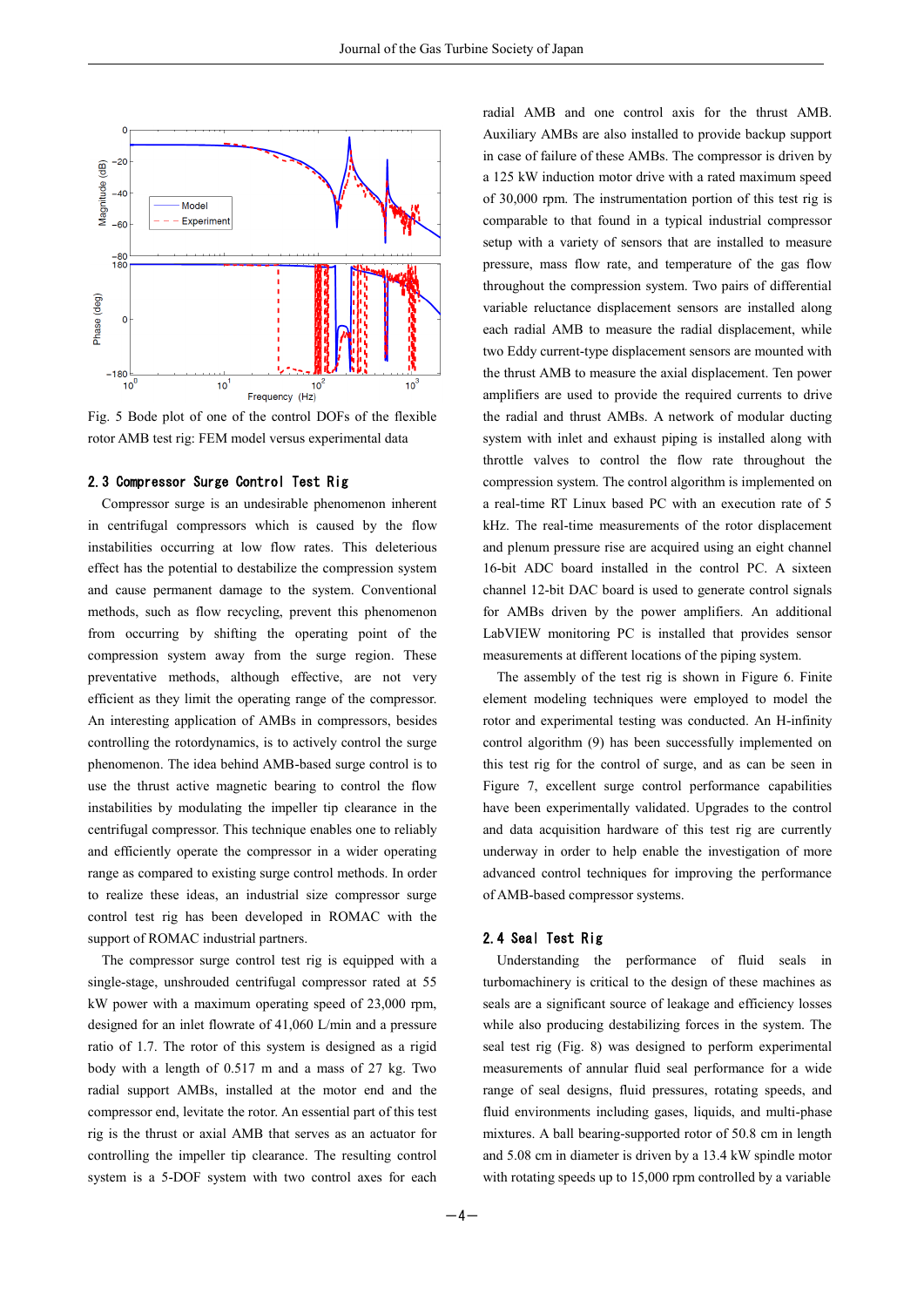

Fig. 6 Assembly of the compressor surge control test rig



Fig. 7 Experimental data of plenum pressure rise under surge at 13,950 rpm with and without AMB surge control

frequency drive. Two annular seals of various design (ex. straight seals, hole pattern seals, labyrinth seals, etc.) are bolted axially onto a central housing which serves as the fluid inlet to the two seals. After the leaking fluid passes through the low-clearance seals it is then collected in large-clearance expansion chambers and routed through outlet tubing back to the fluid supply system, or out to the atmosphere in the case of gas seal experiments. Gas seal leakage rates are measured with an Omega Engineering mass flow meter. System power loss is measured with an Interface rotary torque transducer. Pressures and temperatures are measured at the seal inlets, outlets, and at multiple points across the seal faces using Omega Engineering PX309 pressure transducers and K-type thermocouples. Supply gas for gas seal experiments will be supplied from air dewars with inlet pressures controlled by a high pressure regulator.

The single- and multi-phase fluid supply system from American Design & Manufacturing shown in Figure 9 will also be employed for liquid and multi-phase seal experiments. This system consists of a two-stage gear pump design (Sauer aluminum gear pumps), allowing for both single and multi-phase lubricants to be delivered to the test section at pressures up to 10.3 MPa and flow rates of 7.6 L/min. The first stage pump flow and pressure are controlled by a variable frequency drive and an adjustable relief valve providing return flow to the lubricant reservoir. The reservoir holds 75.7 Liters of polyol ester lubricant with an initial viscosity of 53 mPa•s at 40°C. A separate gas phase is fed into the lubricant flow between the two gear pumps after passing through a pressure regulator and a mass flow controller (Brooks SLA Series). The second stage gear pump then provides pumping and mixing of the mixture as it is delivered to the test section. Fluid system pressures and temperatures are measured along with total and seal leakage flow rates using PX309 pressure transducers (Omega Engineering), thermocouples (TTEC 8006 Series RTD), pressure and temperature gauges, and flow meters (Hedland H600 Series). Seal inlet pressures are controlled using a series of adjustable cartridge relief valves (Sun Hydraulics). These will allow for inlet pressures ranging from 0.3 MPa to the test section design pressure of 10.3 MPa. Circulating flow also passes through a 7,565 kcal brazed plate heat exchanger (ITT) for temperature control, a custom degasser for removing gases from the fluid following depressurization, and a 10 micron oil filter (Schroeder). All data acquisition and control of the test rig is performed with a National Instruments cDAQ system and a computer equipped with LabView.

This test rig serves as a unique tool for studying complex fluid environments such as gas-expanded lubricants (10) as well as a validation tool for ROMAC's extensive seal modeling capabilities including codes for labyrinth seals, straight seals, honeycomb seals, hole pattern seals, brush seals, and helical seals (11-16). Data from this test rig can also be used to validate more complex computational fluid dynamics models developed for studying various types of seals and unique seal modifications such as the inclusion of swirl brakes (17-20). This validation provides confidence for industrial users of these models in performing their own research and development activities.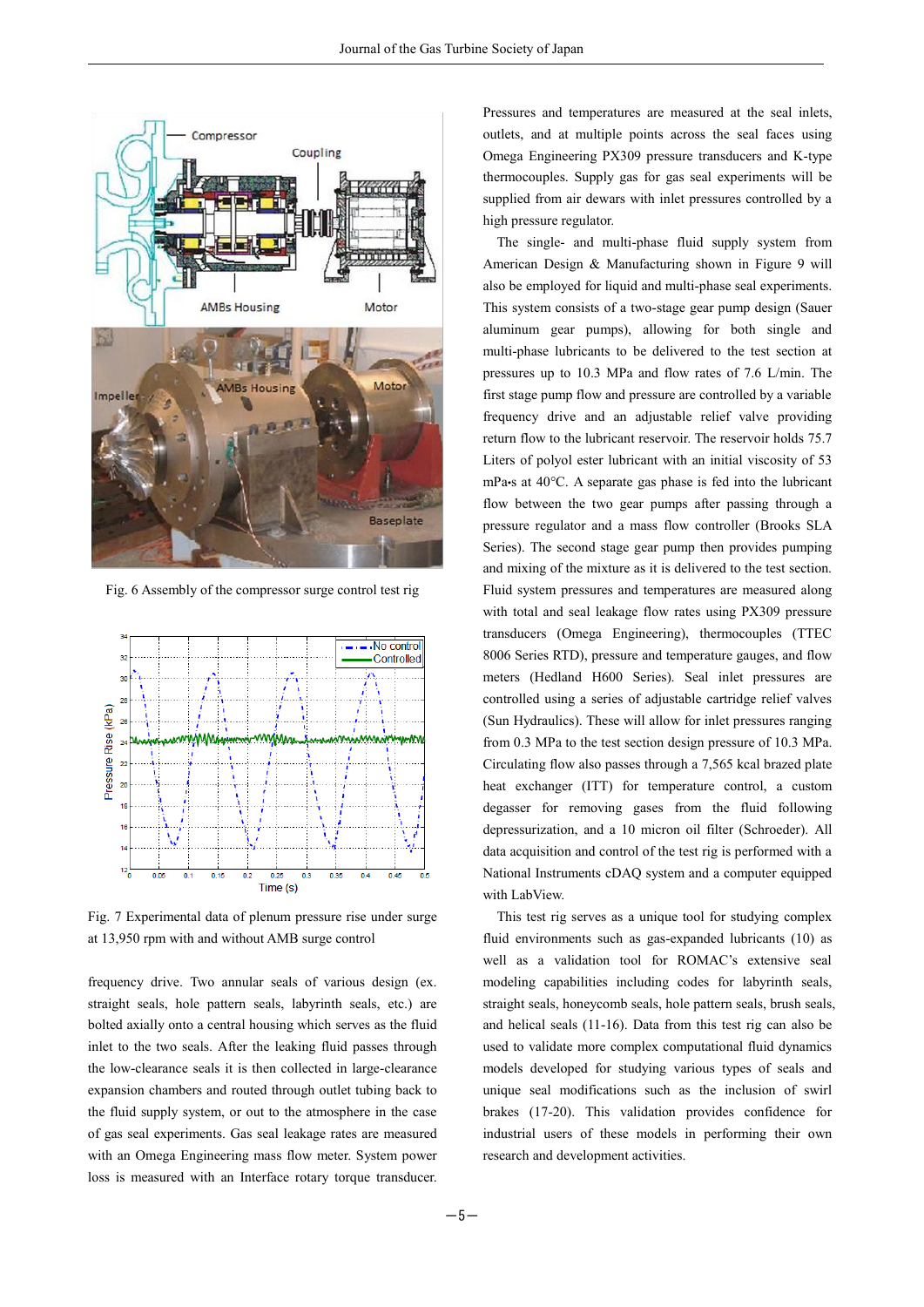

Fig. 8 Seal test rig layout and measurements



Fig. 9 Oil-gas mixture supply system for the seal test rig

#### 3. Test Rigs in Development

#### 3.1 Advanced Fluid Film Bearing Test Rig

Fluid-film bearings such as tilting-pad journal bearings are utilized in increasingly demanding applications. Systems undergoing high-frequency excitation due to higher rotating speeds and increased loading rely on the dynamic properties of bearings to ensure stable rotordynamic operation. Recent analysis suggests that existing test rigs for fluid-film bearings can result in high uncertainties in estimated bearing dynamic properties due to measurement errors, especially at higher frequencies (>200 Hz) (21). The analysis indicates that typically accepted assumptions – such as a short, relatively large-diameter shaft being approximated as rigid – can further increase uncertainty. Uncertainty in estimated bearing dynamic properties from test rigs reduces the ability to predict the overall dynamic performance of high-speed rotor-bearing systems. This high level of uncertainty can in turn lead to overly conservative designs, systems that fail to meet their performance specifications, or in the worst case, system field issues and failures.

A next-generation fluid film bearing test rig is under development, the design of which is being driven by a comprehensive uncertainty analysis. This analysis aims to fully characterize the system's uncertainty in estimated fluid film bearing dynamic coefficients. The test rig design consists of a motor-driven rotor suspended on a set of radial active magnetic bearings (AMBs). At the center of the test section rotor, a fluid film test bearing (FFB) will be installed. The radial AMBs apply a static force representing the nominal load applied to the fluid film bearing. An additional pair of electromagnetic actuators apply a dynamic excitation at defined test frequencies. Capacitive displacement sensors will measure the relative displacement between the rotor and fluid film bearing housing.



Fig. 10 Preliminary concept of the advanced fluid film bearing test rig

Based on the detailed uncertainty analysis, the type of force measurement and associated errors in the measurement were determined to be a dominant source of uncertainty in bearing property estimation. Therefore, a novel active load cell force measurement system has been conceived and is presently undergoing system development and validation. The resulting precision force measurements will be used in conjunction with the measurement of displacement to compute the dynamic coefficients of the test bearing. The final result is a test rig design that minimizes uncertainty over the frequency range of interest (up to 600 Hz). When fully completed, the test rig will be able to provide very accurate fluid film bearing dynamic coefficients; in addition, maximum estimated uncertainty levels will be defined over the full range of frequencies.

#### 3.2 Bearing Surface Geometry Test Rig

In operation, fluid film bearings inevitably develop damage over time. Foreign particles in the oil supply can cause scratches in the surface of the bearing (22). Depending on the severity of the damage, the load capacity of the bearing can be significantly reduced. Theoretical approaches have estimated the effect of complete circumferential scratches on load capacity but there is little empirical data for validation (23-26). By developing a specialized test rig, the reduction in load capacity of a scratched journal bearing will be quantified by temperature, pressure, and film thickness measurements. A combination of artificial scratches of varying depth and width will be tested at various loads and speeds. The damaged and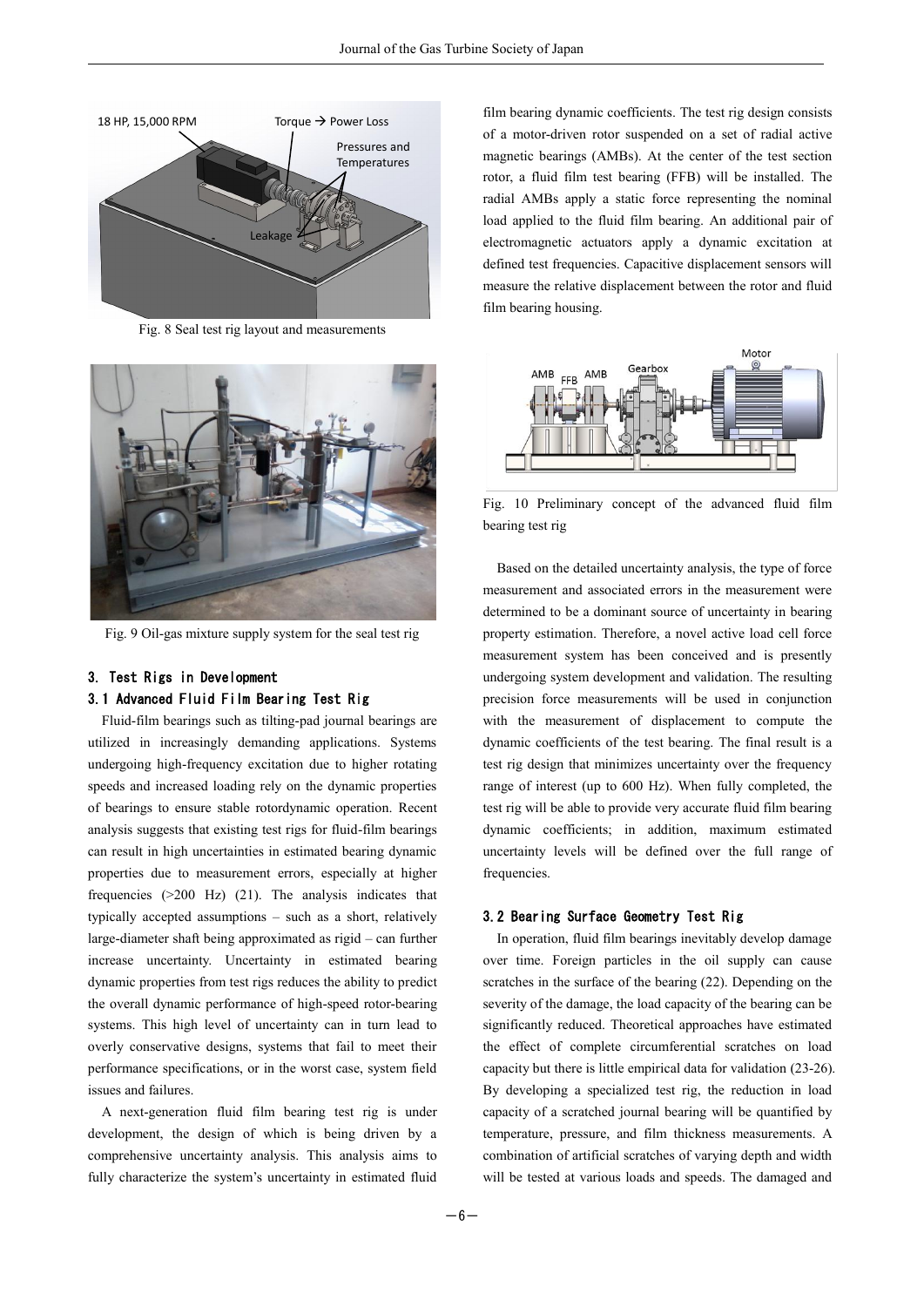undamaged bearing temperatures, film pressures, and film thicknesses will be compared and a reduction in load capacity will be calculated based on an accepted criterion of bearing operation. The test section can also be modified to include the effects of hydrostatic lift pockets and other non-plain bore geometries. This data will provide end users and original equipment manufacturers with a better understanding of the load capacity of scratched/modified journal bearings and will be used by ROMAC to enhance the capabilities of existing bearing codes.

The test rig design (Figs. 11-12) consists of a 76.2 mm diameter shaft located in a fluid film journal bearing (L/D=0.5 to L/D=1). The load is applied by means of a pneumatic cylinder and the shaft is driven by a 3.7 kW motor. The test rig is designed for unit loads up to 2.4 MPa and speeds up to 5,400 rpm.



Fig. 11 Bearing damage test rig layout



Fig. 12 Cross-section view of the test section

This test rig will be of great use in validating an ongoing study into the influence of scratches and other surface irregularities on journal bearing performance. The main purpose of this study is to develop a thermoelastohydrodynamic (TEHD) model of the bearings which can properly capture the relative physics that occur in the vicinity of the surface irregularities. Obtaining experimental results will be vital for validating the resulting model.

#### 4. Conclusions

Understanding system and component-level dynamics is critical to the design and reliable operation of turbomachinery. While a range of analysis tools are available for predicting these dynamics, significant uncertainties remain in both the accuracy of these tools as well as in the experimental techniques used to validate them. The ROMAC experimental test program reviewed in this paper provides the turbomachinery industry with unique capabilities that can be used to validate analysis tools accurately, study emerging topics in rotordynamics and component-level performance, and develop new methods of dynamic control. These capabilities keep ROMAC on the cutting edge of both theoretical and experimental turbomachinery research and development.

Note: Product names mentioned herein may be trademarks of their respective companies.

#### 5. Acknowledgement

This work is supported by the industry and academic members of the ROMAC industrial consortium.

#### 6. References

(1) Gunter, E. and Weaver, B., "Kaybob Revisited: What We Have Learned about Compressor Stability from Self-Excited Whirling," Advances in Acoustics and Vibration, Vol. 2016 (2016), pp. 1-17.

(2) Kocur, J., Nicholas, J., and Lee, C., "Surveying Tilting Pad Journal Bearing and Gas Labyrinth Seal Coefficients and their Effect on Rotor Stability," Proceedings of the Thirty Sixth Turbomachinery Symposium, September 2007, College Station, Texas, USA, pp. 1-10.

(3) Nicholas, J.C., "Tilting Pad Bearing Design," Proceedings of the Twenty-Third Turbomachinery Symposium (1994), pp. 179-194.

(4) Cloud, C.H., 2007. "Stability of Rotors Supported by Tilting-Pad Journal Bearings," PhD Dissertation, University of Virginia (2007), pp. 1-235.

(5) Nichols, B.R., Fittro, R.L., and Goyne, C.P., "Subsynchronous Vibration Patterns under Reduced Oil Supply Flow Rates," ASME Journal of Gas Turbines and Power (2017), in press.

(6) Mushi, S.E. and Lin, Z., "Design, Construction, and Modeling of a Flexible Rotor Active Magnetic Bearing Test Rig," IEEE/ASME Transactions on Mechatronics, Vol. 17 (2012), No. 6, pp. 1170-1182.

(7) Di, L. and Lin, Z., "Control of a Flexible Rotor Active Magnetic Bearing Test Rig: a Characteristic Model Based All-Coefficient Adaptive Control Approach," Control Theory